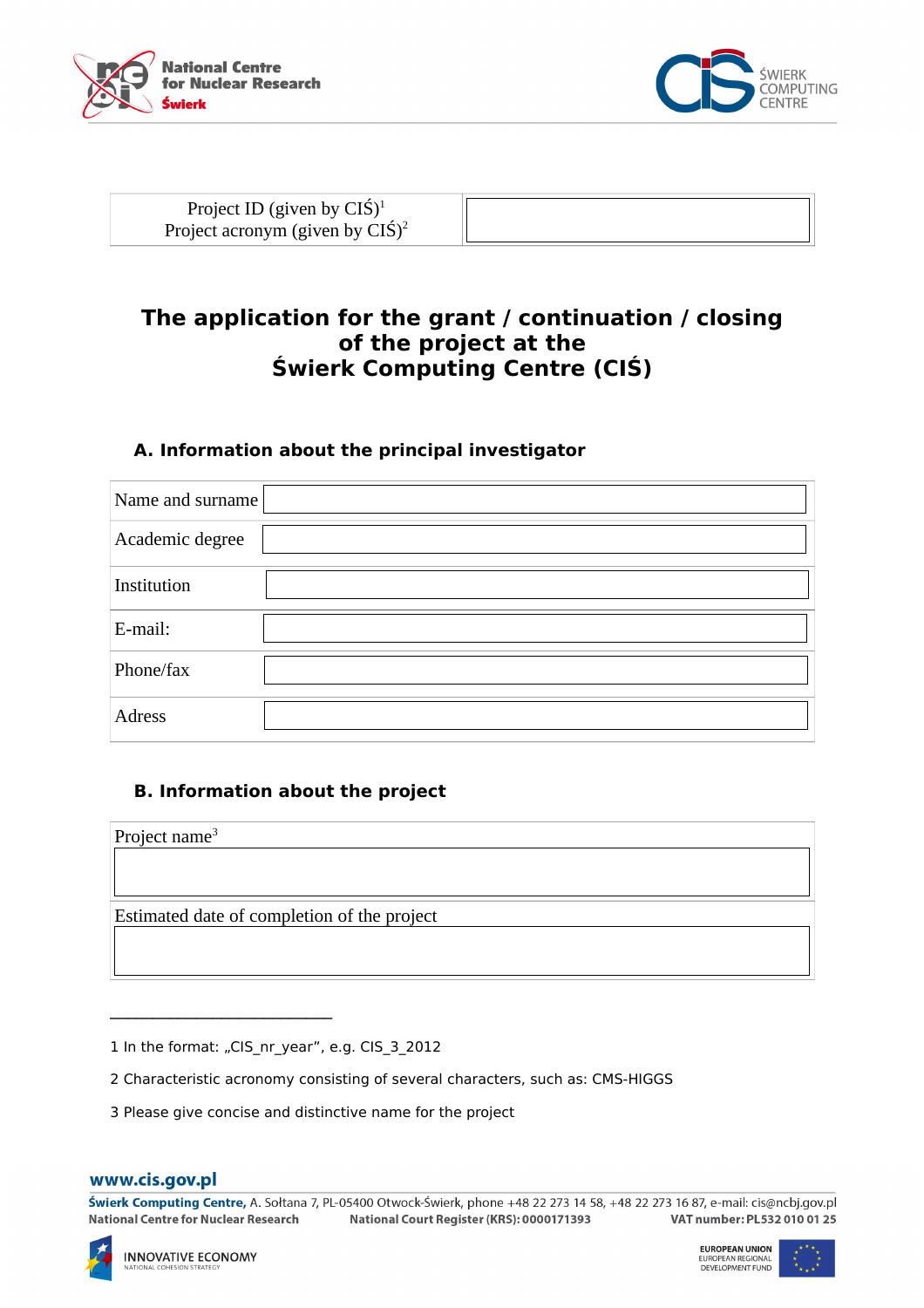



| Information about third party code (if needed) (name, version, licensing model, web page) |  |  |
|-------------------------------------------------------------------------------------------|--|--|
|                                                                                           |  |  |
|                                                                                           |  |  |
|                                                                                           |  |  |
|                                                                                           |  |  |
| Requested computing resources (CPU, storage, I/O)                                         |  |  |
|                                                                                           |  |  |
|                                                                                           |  |  |
|                                                                                           |  |  |
|                                                                                           |  |  |
| Other requirements (if exist)                                                             |  |  |
|                                                                                           |  |  |
|                                                                                           |  |  |
|                                                                                           |  |  |
|                                                                                           |  |  |

I declare that the available resources will be used for study or development under my supervision by authorized persons only and that I will report the progress yearly and after the completion of the grant. All publications and studies, which were created as part of this project, will include information on the use of CIS resources.

the contract of the contract of the contract of the contract of the contract of the contract of the contract o Date and signature of the principal investigator ..............................

(\* use date format as the following YYYY-MM-DD)

### **C. Data of senior academic staff member or a scientis with a PhD recommending the project**

| Name and surname |  |
|------------------|--|
| Academic degree  |  |
| Institution      |  |
| E-mail:          |  |
| Phone/fax        |  |
| <b>Adress</b>    |  |

#### www.cis.gov.pl

Świerk Computing Centre, A. Sołtana 7, PL-05400 Otwock-Świerk, phone +48 22 273 14 58, +48 22 273 16 87, e-mail: cis@ncbj.gov.pl National Centre for Nuclear Research VAT number: PL532 010 01 25 National Court Register (KRS): 0000171393

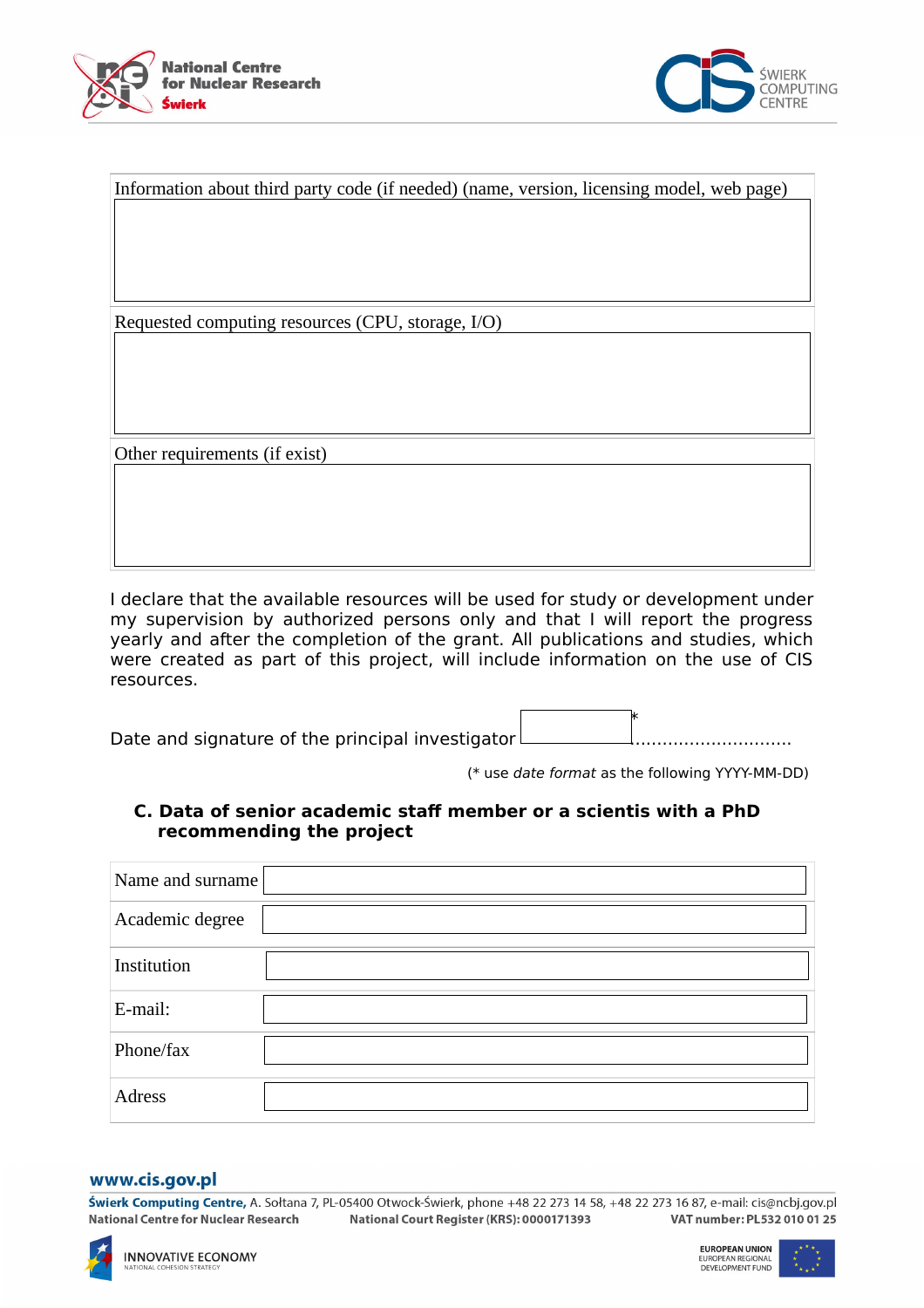



I recomend this project. It is purely academic/development project and will be completed with plublications or patents.

 $\overline{\phantom{a}}$   $\overline{\phantom{a}}$   $\overline{\phantom{a}}$   $\overline{\phantom{a}}$ Date

(\* use date format as the following YYYY-MM-DD)

…....................................

Signature of person recommending the project

# **Number of attachments:**

- Summary of the project (maximum 1 page A4). In summary, please include information on:
	- motivation and concept of the project and its scientific goals (or references to publications containing this information)
	- algorithms and numerical methods, which the applicant intends to use or develop, taking into account issues of parallelism and scalability (or references to publications containing this information)
	- what the project will benefit from use of CIS computing resources and the possible need for support from the CIS (eg. porting applications to high-performance cluster system, monitoring and application performance analysis, code optimization, support visualization / UI / data management)
- List of participants of the grant (please select the checkbox if the person needs an account at the CIS cluster)

### **List of participants of the grant**



#### www.cis.gov.pl

Świerk Computing Centre, A. Sołtana 7, PL-05400 Otwock-Świerk, phone +48 22 273 14 58, +48 22 273 16 87, e-mail: cis@ncbi.gov.pl VAT number: PL532 010 01 25 National Centre for Nuclear Research National Court Register (KRS): 0000171393